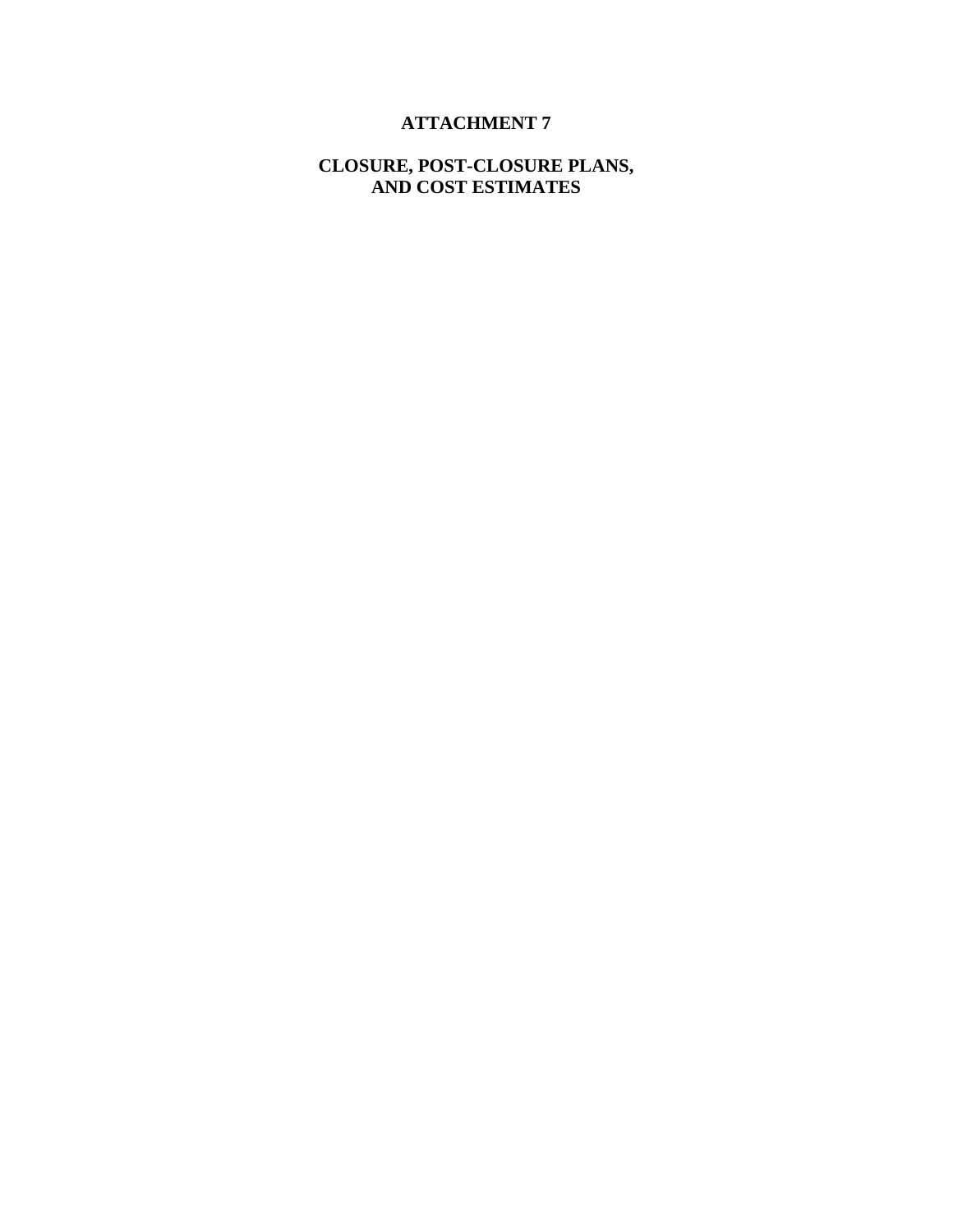### **Attachment 7 CLOSURE, POST-CLOSURE PLANS, AND COST ESTIMATES**

This Closure Plan describes the activities that will be undertaken for the closure of the hazardous waste container storage unit (CSU) when Univar Solutions, LLC (Univar) facility ceases to operate or alters operations at its Clearfield, Utah, facility such that hazardous waste is no longer generated or no longer needs to be stored for greater than 90 days. General facility information is provided below:

| U.S. EPA Identification Number:                                    | UTD048406144                        |
|--------------------------------------------------------------------|-------------------------------------|
| Owner's Name:                                                      | Univar Solutions, LLC               |
| Address:                                                           | 3 Waterway Square Place, Suite 1000 |
|                                                                    | The Woodlands, Texas 77380          |
| (Note: Univar leases the facility from Freeport Center Associates) |                                     |
| Person Responsible for                                             | Ed Graves                           |
| Maintenance of Closure Plan:                                       | <b>Environmental Engineer</b>       |

|                                                    | $(614)$ 613-4414                                      |
|----------------------------------------------------|-------------------------------------------------------|
| <b>Facility Name:</b><br><b>Facility Location:</b> | Univar Solutions, LLC<br>Freeport Center, Building 12 |
|                                                    | Clearfield, Utah 84016                                |

### **1.0 CLOSURE PLANS**

#### *1.1 Closure Performance Standard*

At least forty-five (45) days prior to closure of the CSU, this plan shall be modified to add detailed procedures for sampling and decontamination or removal of all contaminated soil, groundwater, equipment and structures. The closure information in this document is general and is based on current information and future estimates of the use, current inventory and potential contamination and remediation.

When necessary, prior to initiating closure, the Director may require that a baselinesampling program be completed to determine background concentrations of contaminants in all appropriate media, equipment, structures and decontamination waters.

A sampling and analysis plan (SAP) shall be submitted to the Director prior to any sampling activities. The SAP must be approved in writing by the Director prior to implementation.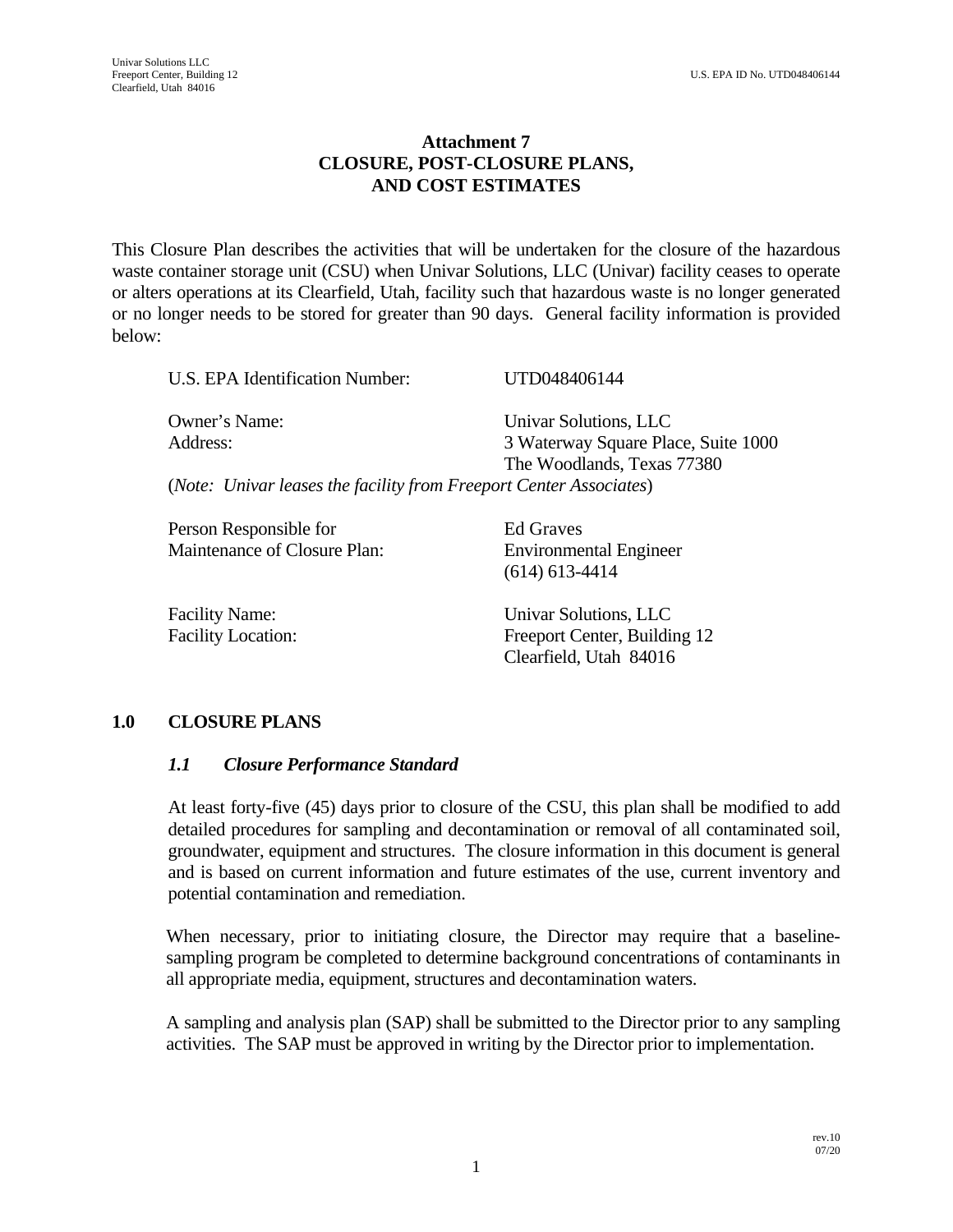- 1.1.1 The hazardous waste CSU will be closed in a manner that will:
	- Minimize the need for further maintenance.
	- Control, minimize, or eliminate the post-closure escape of hazardous waste, hazardous constituents, leachate, contaminated run-off, or hazardous waste decomposition products to the ground or surface waters or to the atmosphere.
	- Comply with the closure requirements of the Utah Administrative Code and unit-specific closure requirements.

Copies of this Closure Plan and subsequent authorized amendments to the plan will be available at the facility until closure of these areas is completed and certified.

This plan does not address corrective actions concerning past activities that are identified as Solid Waste Management Units (SWMUs)

### *1.2 Time and Activities Required for Partial Closure and Final Closure Activities*

The hazardous waste CSU is expected to remain operational during the life of the Clearfield facility. No partial closure activities are planned for this facility. If an unanticipated partial closure is necessary, this Closure Plan will be amended as discussed in R315-264-112(c).

### *1.3 Maximum Waste Inventory*

The maximum inventory of hazardous wastes that could be in storage at any time during the life of this facility is in the hazardous waste container storage areas is 32,560 gallons (which is equivalent to 592, 55-gallon drums). Table 1 of this section contains a list of all hazardous waste codes the facility is permitted to store.

### *1.4 Schedule for Closure*

A time schedule for the closure of the hazardous waste storage areas is shown in Table 2 of this section. Table 2 represents the maximum time allotted for closure activities at the Clearfield facility.

### 1.4.1 Time Allowed for Closure

Table 2 specifies that:

- All closure activities will be completed within 180 days from the receipt of the final volume of waste.
- All hazardous wastes will be removed off-site within 90 days from the receipt of the final volume of waste.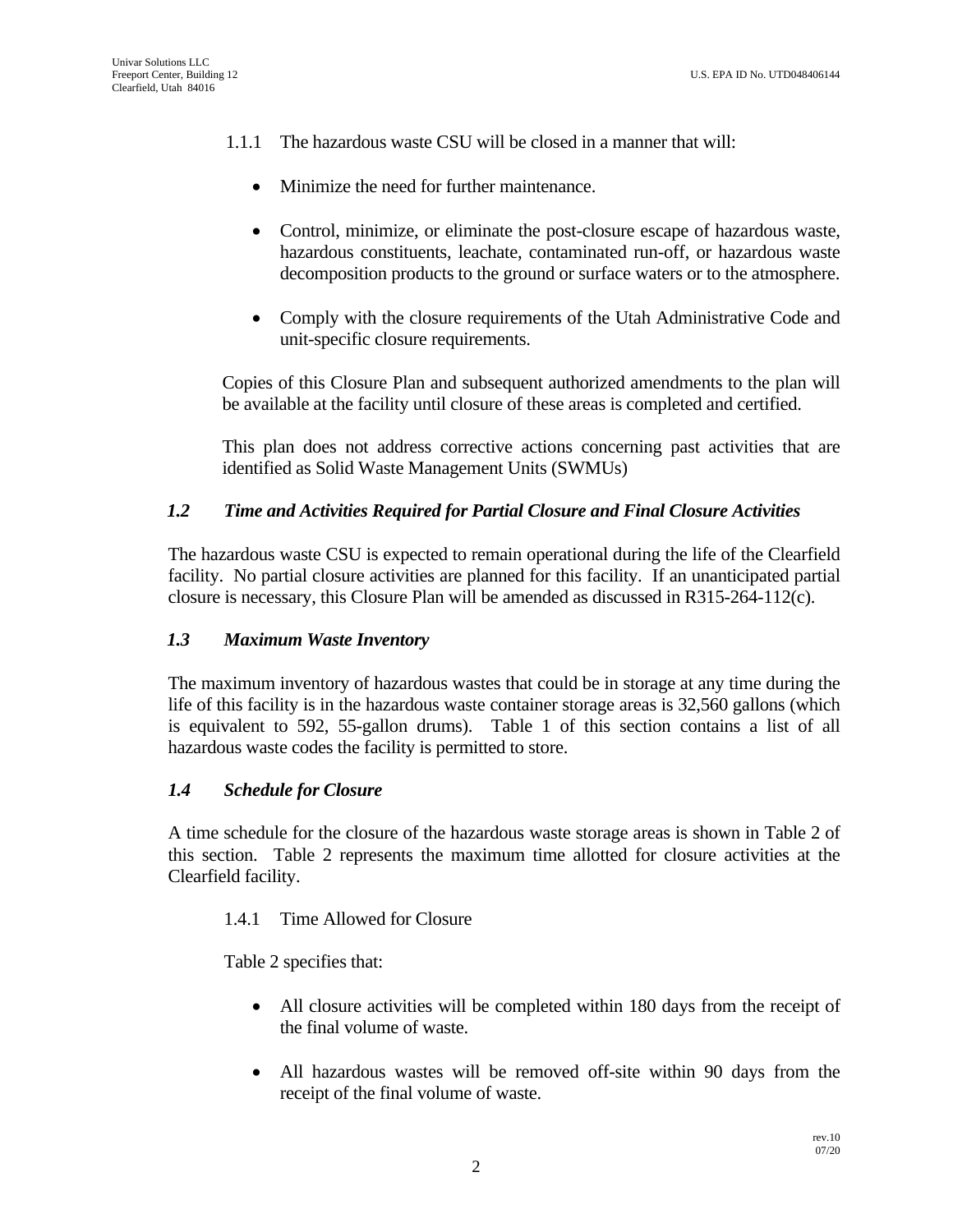#### 1.4.2 Extension for Closure Time

If closure activities are expected to extend beyond 180 days after receiving the final volume of hazardous waste, a petition for a schedule for closure that justifies that a longer period of closure time is required and will be submitted for written Director approval. However, it is not anticipated that closure will extend beyond 180 days after the receipt of the final volume of hazardous waste.

### *1.5 Closure Procedures*

#### 1.5.1 Inventory Removal

Within 90 days of receiving the final volume of hazardous waste, the entire inventory will be transported by a licensed hazardous waste transporter to a RCRA licensed, off-site TSDF. Containers will be properly manifested, packaged, and labeled for shipment according DOT and EPA regulations. Prior to shipment, containers will undergo an inspection for leakage. Leaking containers will be placed in overpack drums with absorbent. Any equipment or clothing that contacts the hazardous waste will be decontaminated or disposed of as a hazardous waste.

#### 1.5.2 Disposal or Decontamination of Equipment, Structure, and Soils

The facility CSU covers approximately 2,300 square feet (Storage areas 2, 3, and 4: 1,824 square feet; Storage Area 1: 500 square feet). The CSU is curbed and provides four separate storage areas within the CSU, allowing segregation of incompatible wastes. The CSU is designed to provide storage for a maximum waste volume of 32,560 gallons, which is equivalent to 592, 55-gallon drums. Containers are stacked no more than two high. The approximately six-inch thick concrete base is of sufficient thickness and material to prevent container spills and leaks from migrating out of the storage areas. The base will be maintained free of cracks and gaps, and is coated so that it is impervious to contained wastes until such time as the accumulated material is detected and removed.

Closure of the CSU will be completed within 180 days after receiving the final volume of hazardous waste. The need for a time extension is not anticipated at this time. Disposal and decontamination activities will include:

 The entire surface areas of the CSU and any equipment used in the transport and handling of hazardous waste shall be inspected for spills or evidence of spills, leaks, cracks or other evidence of potential release of contaminants to the environment and documented. The containment surfaces will be inspected for cracks, holes, or evidence of potential leakage or loss of integrity.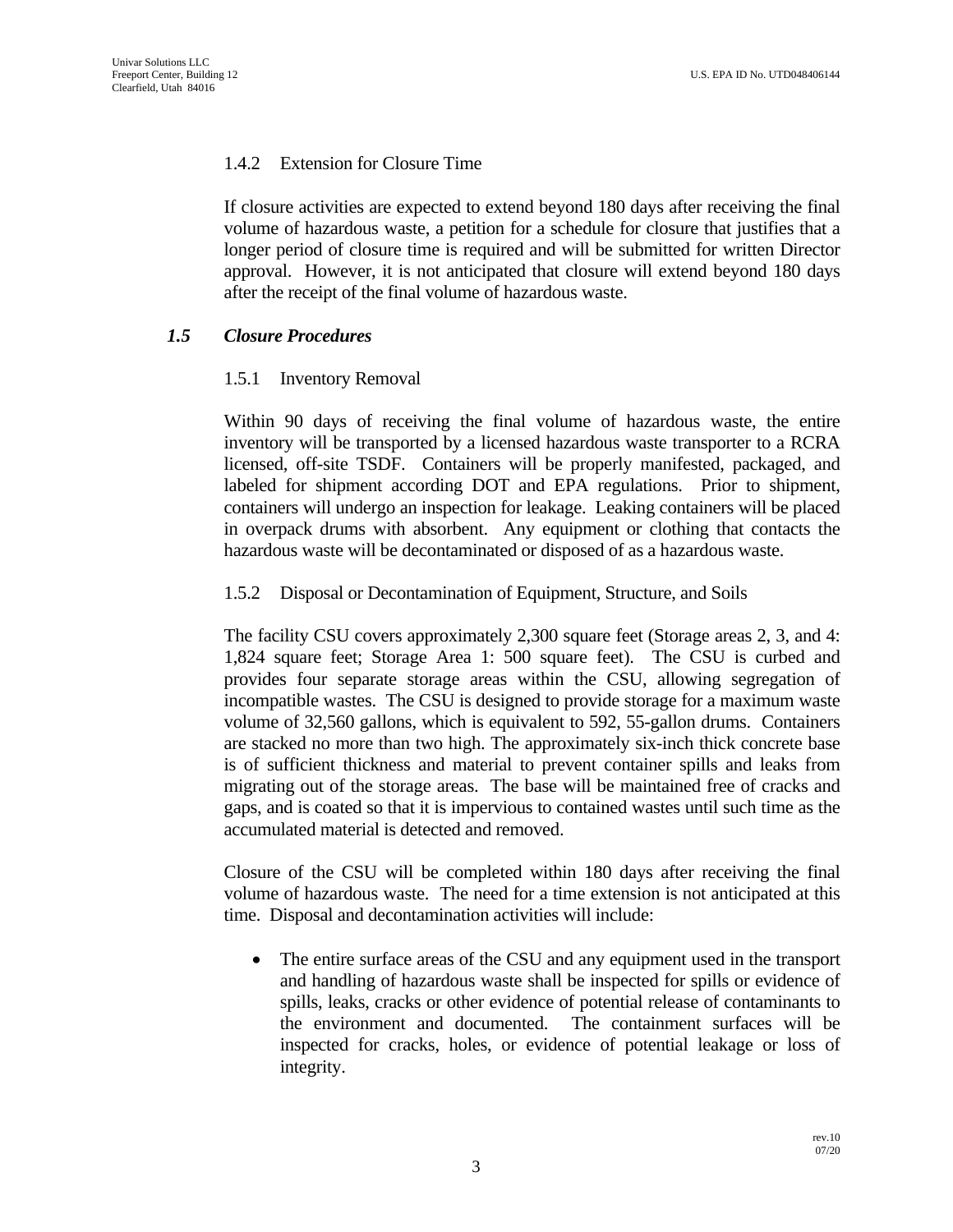- The operating record shall be reviewed to identify the location of any spills or impact to the integrity of the secondary containment.
- Soil at the facility is not expected to be contaminated by the container storage of hazardous wastes. However, if evidence of possible soil contamination is present, soil sampling will be conducted. If cracks, holes, or evidence of potential leakage is documented, a core will be taken at the point(s) where integrity is questioned, through the concrete. Soil samples will be analyzed for constituents of the wastes managed at the facility.
- The entire surface areas of the CSU and any equipment used in the transport and handling of hazardous waste or equipment used during closure activities will be steam cleaned or rinsed using a high-pressure water wash within the storage area containment system. The solution to be used during steam cleaning or pressure washing will be specified in the modified closure plan, section 1.1 above, submitted to the Director for approval prior to closure. Water can be used if visible surface contamination is minimal. In areas where surface contamination is high, a heavy-duty cleaning solution may be required followed by steam cleaning. The surfaces of the CSU will be scrubbed with the heavy-duty cleaning solution using an industrial floor cleaner. A plastic sheet, or other moisture barrier, will be placed around the outside perimeter of the storage areas to protect surrounding surfaces. This sheeting will be characterized and managed appropriately following the decontamination of the storage areas. Following steam cleaning and scrubbing activities, the entire surface area of the CSU will be triple rinsed with potable water. The floors will be thoroughly wetted over the entire surface area. Then using a dry vacuum, new floor mops, and squeegees, the surface water will be removed, working from the periphery to the center. Once the first rinse is removed, this procedure will be repeated for the second and third rinses. After which, the area will be visually re-inspected for visible evidence of contamination.
- Wash and rinse water will be accumulated into containers. This water will be characterized (i.e., analyzed for corrosivity and the toxicity characteristic leaching procedure [TCLP]) and managed accordingly. If determined to be hazardous, it will be managed in the same manner as the final volume of hazardous waste. If the rinse water is determined to be non-hazardous, it will be containerized and shipped offsite for disposal at a non-hazardous waste facility. An estimated 495 gallons maximum will be generated during steam cleaning, rinsing, and scrubbing activities.
- A separate rinse sample will be collected from each storage bay from the third rinse. Each sample will be analyzed for the constituents of the wastes managed at the facility. Sampling methods will be in accordance with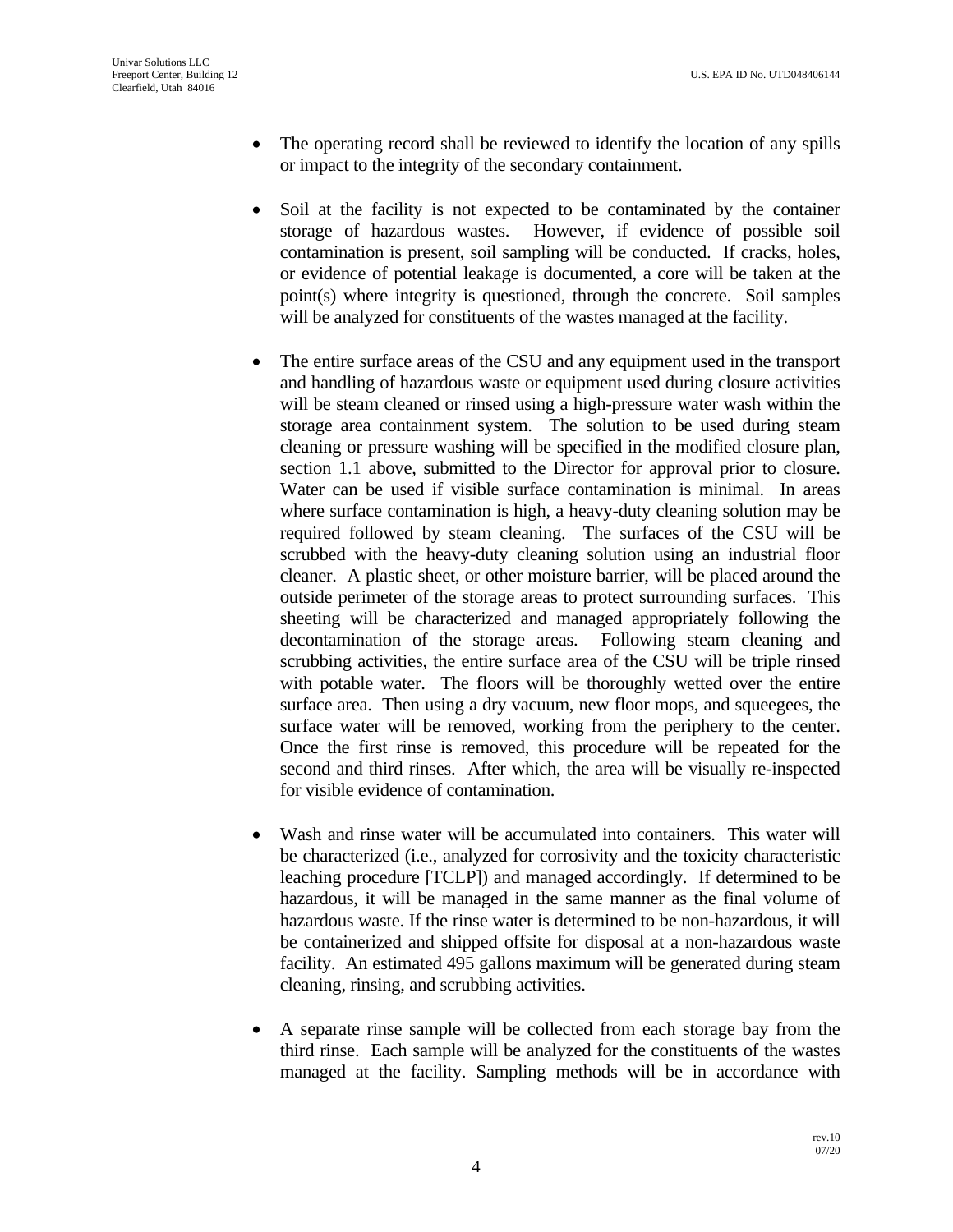procedures established in SW-846 *(EPA Test Methods for Evaluating Solid Waste, November 1986, and as updated)*, or other approved methods*.*

 A blank sample of the potable water used for rinsing, an equipment blank, and a trip blank will also be collected. The potable water and trip blank samples will only be analyzed for the entire suite of analyses if rinse sample results are questionable.

### Analytical Parameters and Test Methods

Samples collected during closure activities will be analyzed for the constituents of the wastes managed at the facility, in accordance with the applicable SW-846 methods or other approved methods. A Utah certified off-site analytical laboratory will analyze the samples.

The analytical laboratory chosen for these analyses will be required to comply with SW-846 Quality Assurance/Quality Control (QA/QC) procedures for each analytical procedure performed.

### Clean Standards

The waste storage areas will be considered clean when one of the following standards are met by the rinsate samples from the third rinse, whichever is lowest:

- (i) "Non-detect" based on the method detection limit (MDL) for the analytical test method used for each constituent. If a constituent concentration in the rinse water sample is above the MDL, the performance standard will still be met if the constituent concentration is less than or equal to that constituent's concentration in the equipment blank or field blank sample.
- (ii) Public drinking water maximum contaminant levels (MCLs) for hazardous waste constituents, as promulgated in R309-200-5(1)(c) for inorganics and R309-200-5(3) for organics.
- (iii) If no MCL is available, the tapwater screening levels, as promulgated in the EPA Regional Screening Levels, will be used.
- (iv) If no MCL is available, then a level of one milligram per liter (mg/L) will be used.

If the MCL or MCLG is less than the constituent's analytical detection limit using methods found in SW-846, then the SW-846 analytical detection limit will be used as the clean standard. The comparison to MCLs is based on the rinsate sample minus equipment blank (background).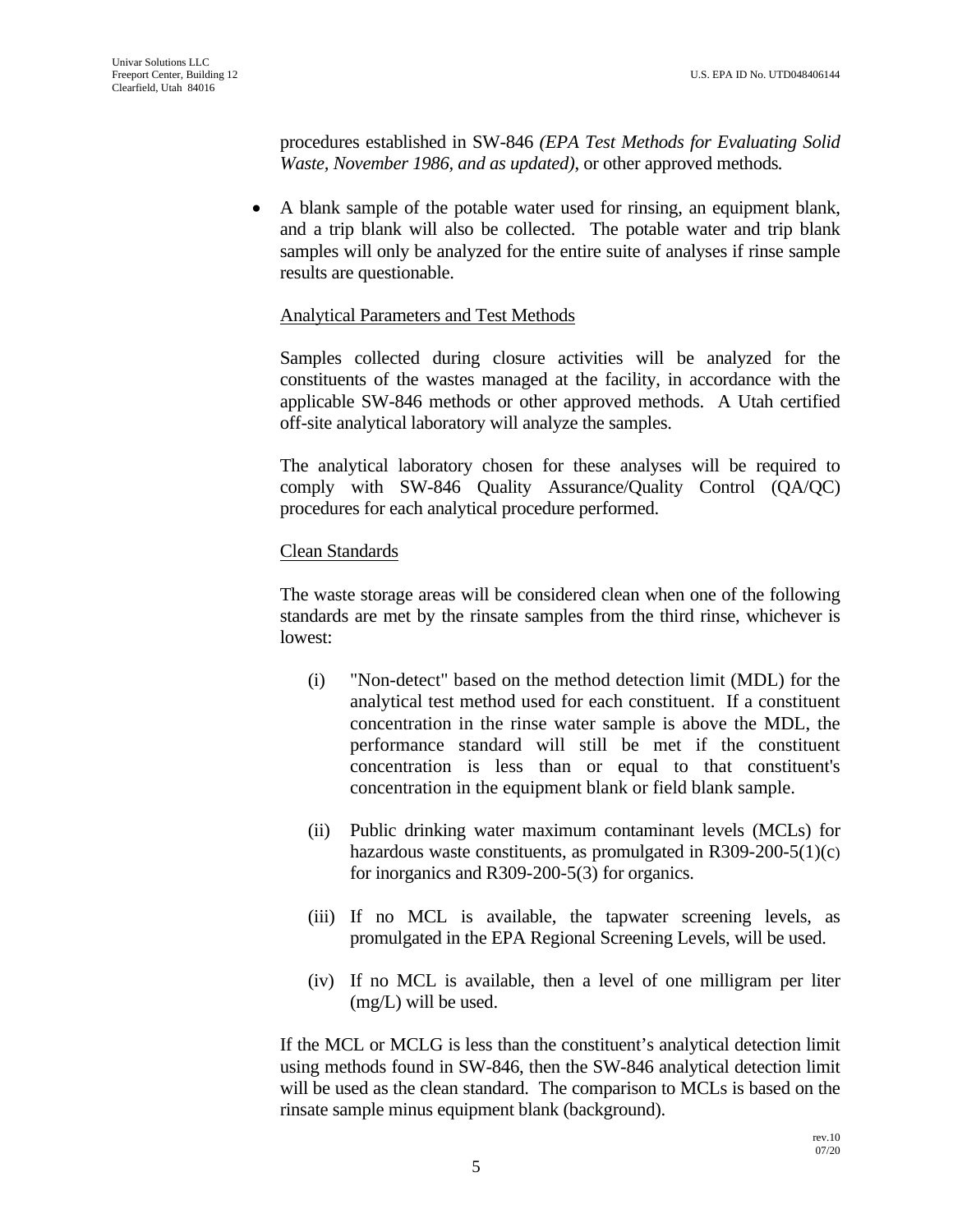It is expected that one wash and triple rinse cycle will be adequate to completely decontaminate the storage areas. However, should the concentrations of constituents in the rinsate samples exceed the above standards, then a second wash and triple rinse cycle will be completed. The rinsate generated from the second cycle will be analyzed for the constituents that exceeded the standards in the first cycle. In the unlikely event that the concentrations of constituents in the rinsate samples exceed the standards after the second wash and rinse cycle, then Univar will discuss the analytical results and appropriate actions to be taken with the Director or the Director's staff.

#### Director Notification Before Closure

As required by (R315-264-112(d)), the Closure Plan will be submitted to the the Director for approval at least forty-five (45) days prior to the date on which closure of the regulated unit is expected to begin.

The date when closure is expected to begin must be no later than thirty (30) days after the date on which any hazardous waste management unit receives the known final volume of hazardous waste, or if there is a reasonable possibility that the hazardous waste management unit will receive additional hazardous waste, no later than one year after the date on which the unit received the most recent volume of hazardous waste. At closure, if changes to the plan are necessary, the Permittee shall submit a modified plan showing the requested changes as a permit modification request. As required by R315-264-112(d), the Closure Plan will be submitted to the Director for approval at least forty-five (45) days prior to the date on which closure of the regulated unit is expected to begin. Closure shall not proceed until the Director has approved the modified plan.

#### Certification of Closure

As required by (R315-315-264-115), within sixty (60) days of completion of closure of the CSU, a certification that the HWMU or facility, as applicable, has been closed in accordance with the specifications in the approved closure plan will be submitted to the Director for written approval. The closure certification shall be submitted by registered mail or other proof of delivery. The certification will be signed by the owner or operator and by an independent registered professional engineer in accordance with R315-270- 11(d)(i). Table 2 of this section includes a schedule for closure, although an actual date of closure has not been determined at this time.

1.5.3 Closure of Containers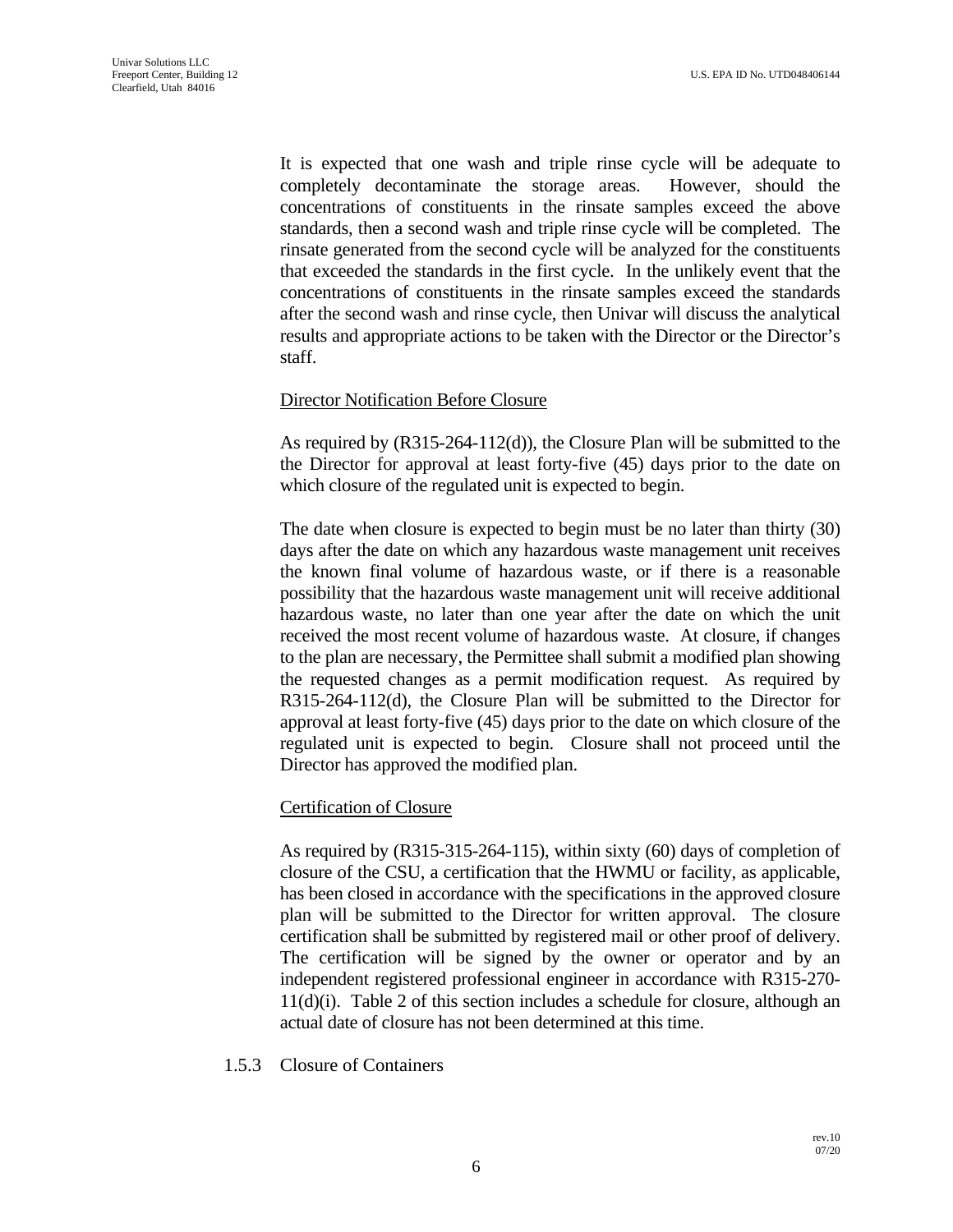Hazardous waste removal and disposal; container decontamination and disposal; site decontamination and disposal including linings, soil, and washes; and maximum inventory are addressed in Sections 1.5.1 – Inventory Removal and 1.5.2 – Disposal or Decontamination of Equipment, Structure, and Soils.

### **2.0 CLOSURE COST ESTIMATE**

The closure cost estimate is shown in Table 3. Total closure cost is estimated to be **\$331,362**.

#### **3.0 POST-CLOSURE PLANS**

Post-Closure care requirements are not expected to apply to the CSU because these units are not hazardous waste treatment and disposal units or tank systems where contaminated soil is expected to remain in-place. Any required post closure shall be in accordance with R315- 264 and 270.

### **4.0 POST-CLOSURE COST ESTIMATE**

Post-Closure Cost Estimate requirements do not apply to the CSU because these units are not hazardous waste treatment and disposal units or tank systems where contaminated soil is expected to remain in-place.

### **5.0 NOTICES REQUIRED FOR DISPOSAL FACILITIES**

Because the CSU is not a disposal unit and no hazardous wastes are expected to remain after closure, notification to the local authority with jurisdiction over land use and a notice in the deed regarding the use of this property for the management of hazardous waste will not be required.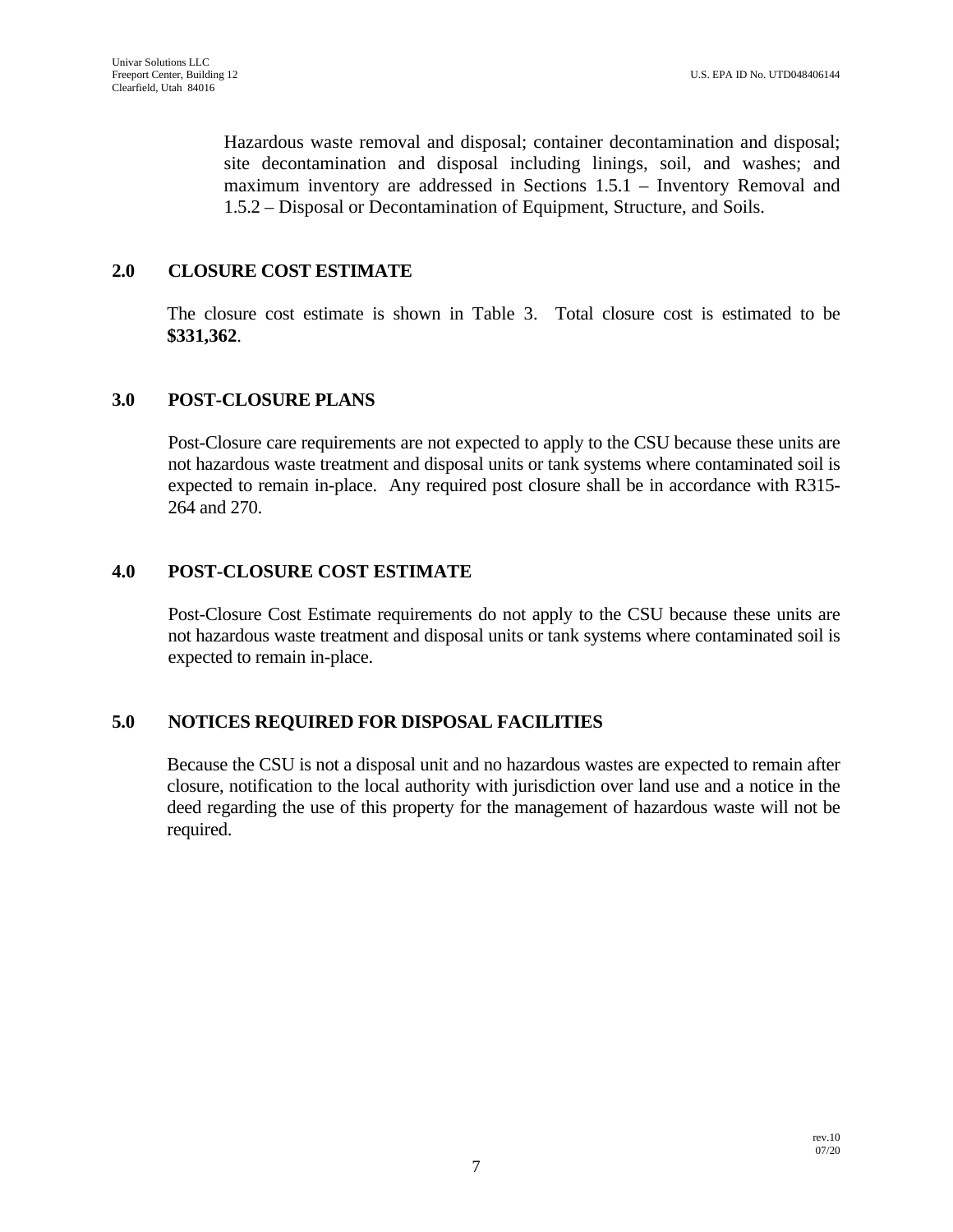# **TABLE 1**

# **RCRA HAZARDOUS WASTE STORAGE**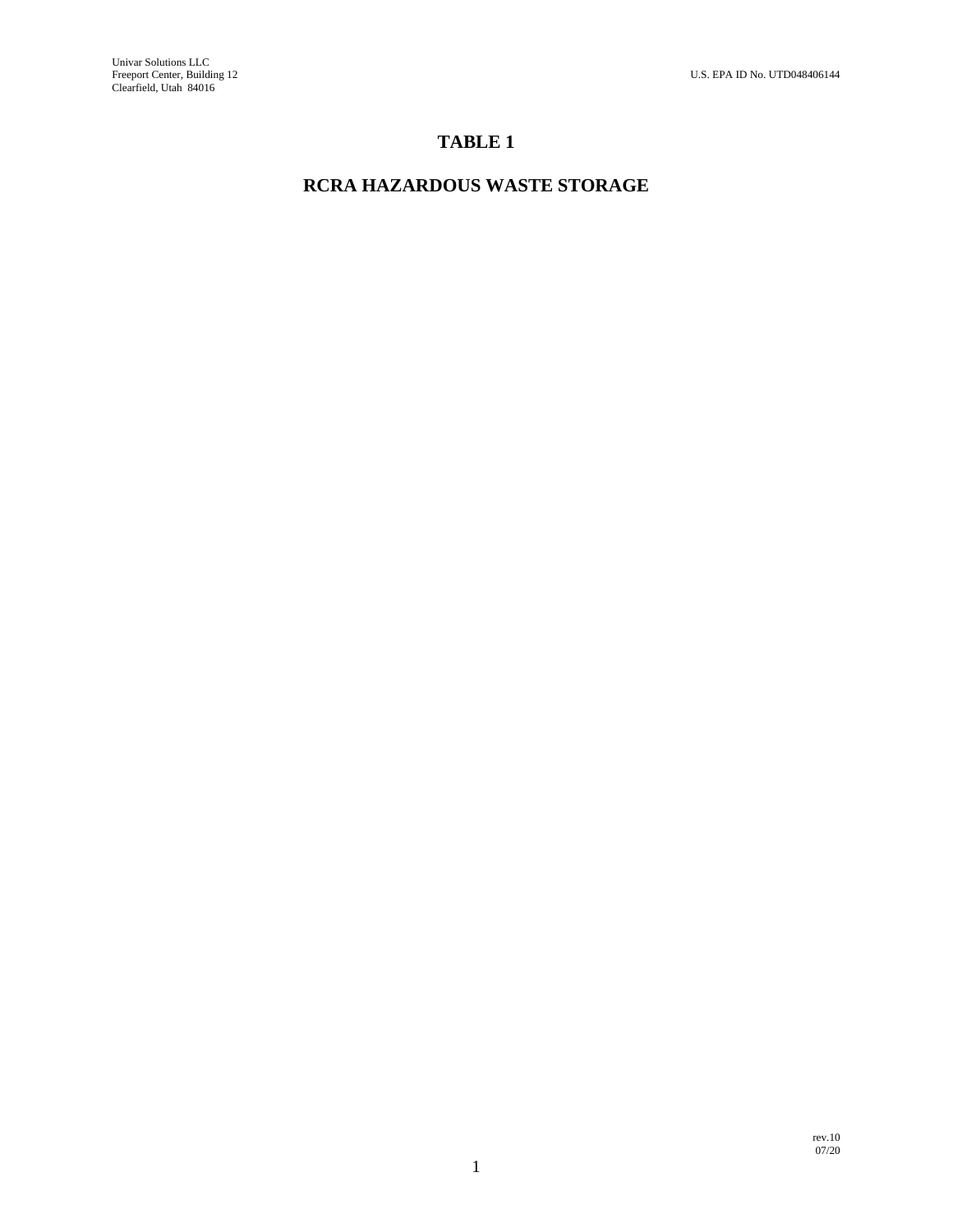### **Table 1 RCRA HAZARDOUS WASTE STORAGE**

### **Univar Solutions, LLC Clearfield, Utah**

The Clearfield facility accepts containerized hazardous wastes that are generated by the customer and are qualified for acceptance by a permitted receiving facility.

| <b>D</b> Codes          | P Codes                                         |
|-------------------------|-------------------------------------------------|
| D001-D043 (except D003) | P <sub>029</sub>                                |
|                         |                                                 |
| <b>F</b> Codes          | <b>U</b> Codes                                  |
| F001-F009, F019, F034,  | U001-U004, U008, U012, U019, U023, U028, U031,  |
|                         | U032,                                           |
| F035, F037, F038        | U039, U043, U044, U051-U053, U055-U057, U069-   |
|                         | U072,                                           |
|                         | U075-U079, U080, U083, U088, U090, U092, U102,  |
|                         | U103,                                           |
| <b>K</b> Codes          | U107, U108, U110, U112, U117, U121, U122, U123, |
|                         | U125,                                           |
| K001, K048-K052, K086   | U140, U147, U154, U159, U161, U165, U171, U199, |
|                         | U190,                                           |
|                         | U194, U196, U210, U213, U219, U220, U223, U225, |
|                         | U226,                                           |
|                         | U228, U239, U359                                |
|                         |                                                 |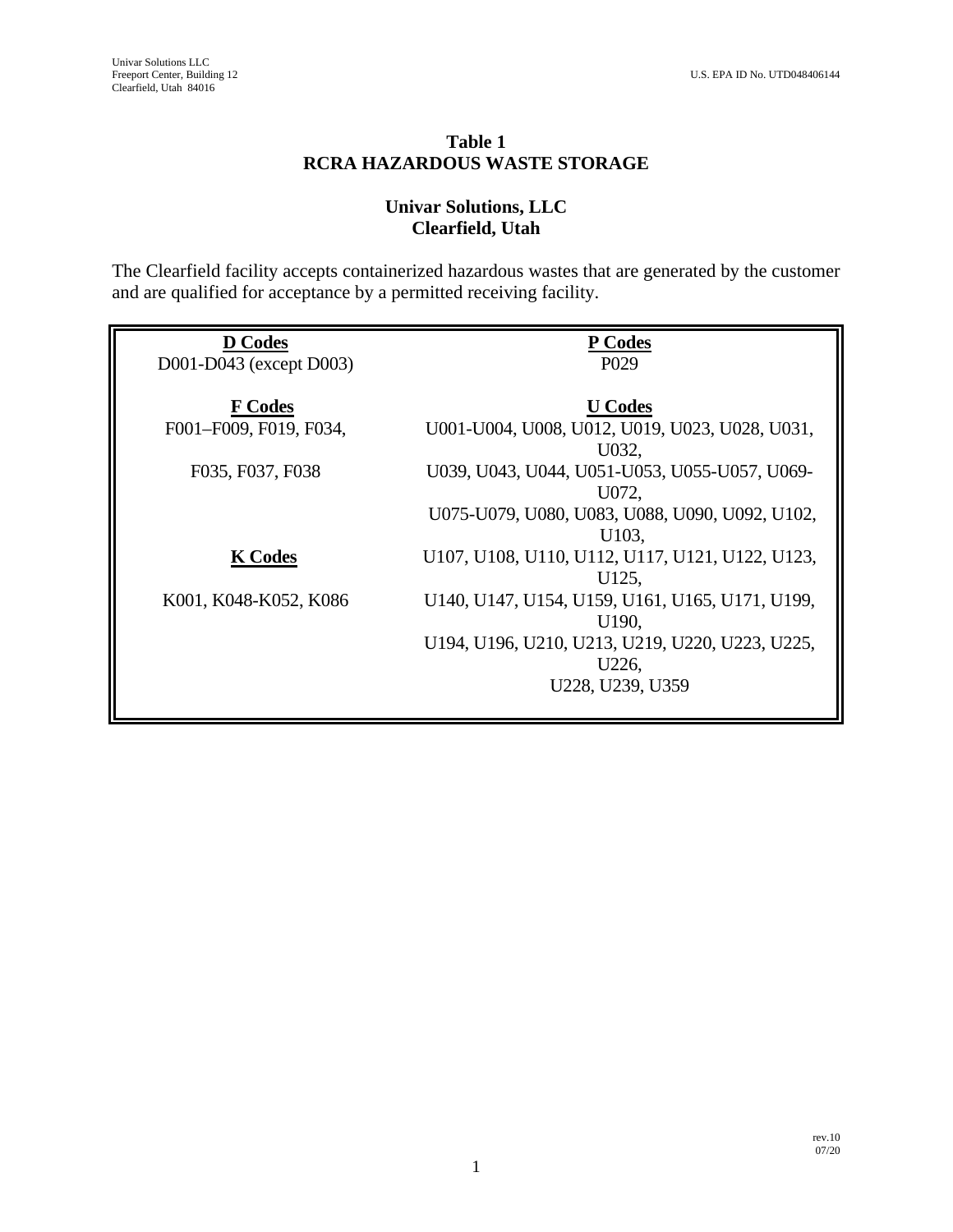## **TABLE 2**

# **SCHEDULE FOR CLOSURE**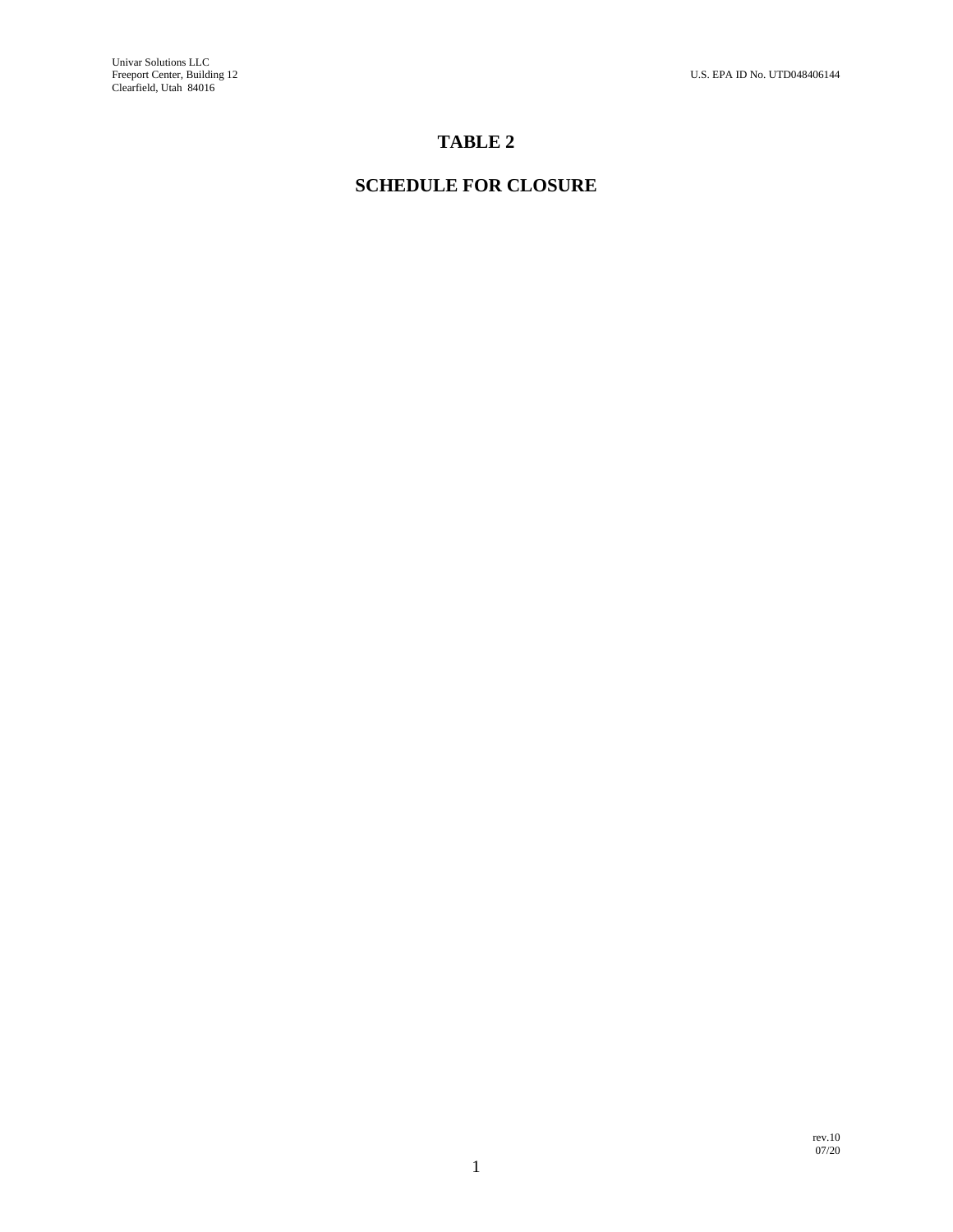| Table 2<br><b>Anticipated Closure Schedule</b>                                                          |                                 |           |    |    |    |    |    |    |    |            |            |     |            |     |     |            |            |            |
|---------------------------------------------------------------------------------------------------------|---------------------------------|-----------|----|----|----|----|----|----|----|------------|------------|-----|------------|-----|-----|------------|------------|------------|
| Activity                                                                                                | Number of Days                  |           |    |    |    |    |    |    |    |            |            |     |            |     |     |            |            |            |
|                                                                                                         | 10                              | <b>20</b> | 30 | 40 | 50 | 60 | 70 | 80 | 90 | <b>100</b> | <b>110</b> | 120 | <b>130</b> | 140 | 150 | <b>160</b> | <b>170</b> | <b>180</b> |
| Notification and Closure Plan<br>submitted to Utah DEQ 180 days<br>prior to anticipated date of closure |                                 |           |    |    |    |    |    |    |    |            |            |     |            |     |     |            |            |            |
| Utah DEQ comments on the<br>Clearfield facility's Closure Plan                                          |                                 |           |    |    |    |    |    |    |    |            |            |     |            |     |     |            |            |            |
| <b>Closure of Hazardous Waste</b><br><b>Container Storage Areas:</b>                                    |                                 |           |    |    |    |    |    |    |    |            |            |     |            |     |     |            |            |            |
| 1) Removal of final waste inventory                                                                     |                                 |           |    |    |    |    |    |    |    |            |            |     |            |     |     |            |            |            |
| 2) Decontamination of storage areas                                                                     |                                 |           |    |    |    |    |    |    |    |            |            |     |            |     |     |            |            |            |
| 3) Removal and disposal of<br>decontamination materials                                                 |                                 |           |    |    |    |    |    |    |    |            |            |     |            |     |     |            |            |            |
| Soil sampling and removal of<br>contaminated soil                                                       | Not anticipated to be necessary |           |    |    |    |    |    |    |    |            |            |     |            |     |     |            |            |            |
| Certification of closure and submittal<br>to the Utah DEQ                                               |                                 |           |    |    |    |    |    |    |    |            |            |     |            |     |     |            |            |            |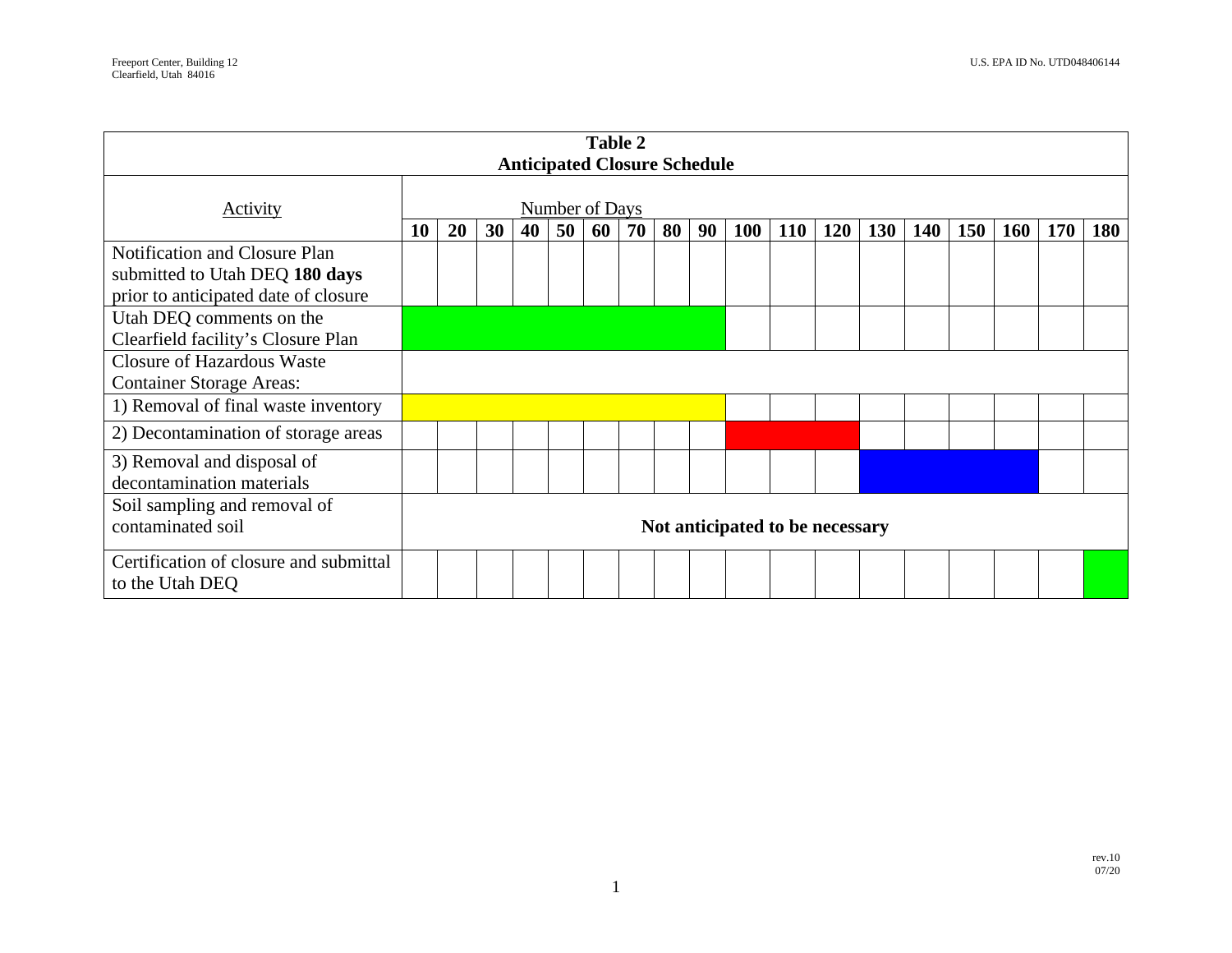# **TABLE 3**

# **CLOSURE COST ESTIMATE**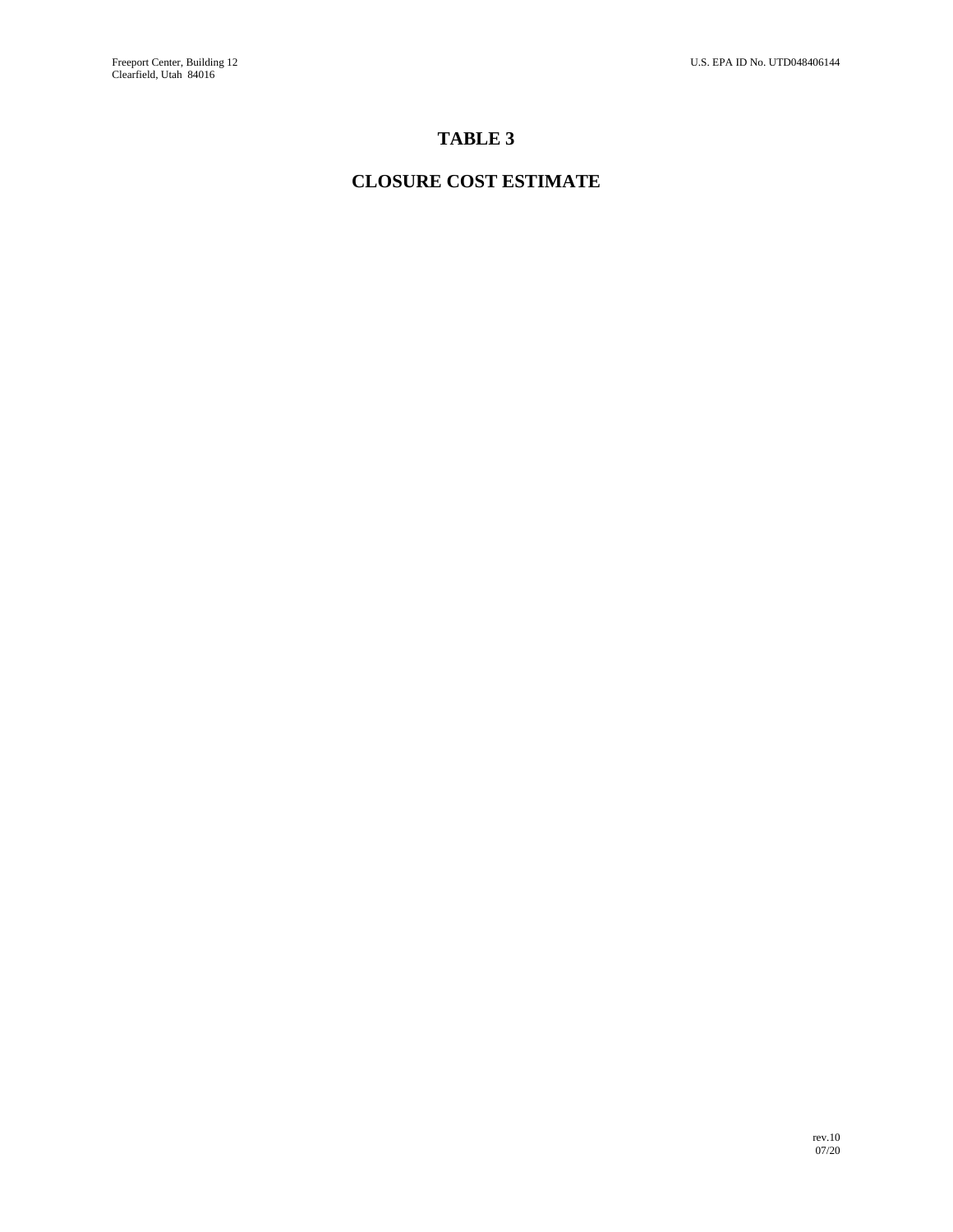### **Table 3 UNIT CLOSURE COST ESTIMATE**

## **Univar Solutions, LLC Clearfield, Utah**

| <b>Task</b>                                                                                                                   |           |  |  |  |  |  |  |
|-------------------------------------------------------------------------------------------------------------------------------|-----------|--|--|--|--|--|--|
|                                                                                                                               |           |  |  |  |  |  |  |
| Task 1: Hazardous Waste Container Storage Areas – Removal and Disposal of<br>Waste Inventory and Decontamination:             |           |  |  |  |  |  |  |
| Drum sampling, characterization, removal, transportation, and disposal of<br>waste inventory                                  |           |  |  |  |  |  |  |
| (Maximum 592 drums x \$350 <sup>a</sup> average per drum                                                                      |           |  |  |  |  |  |  |
| <b>Storage Area Decontamination</b><br>4 Storage areas $(2,300 \text{ square feet})^b$                                        | \$10,467  |  |  |  |  |  |  |
| Sample Analysis<br>SW-846 Methods (5 samples at \$475 each, one for each of the four<br>bays, and one equipment blank) c      | \$2,375   |  |  |  |  |  |  |
| <b>Collection and Disposal of Decontamination Generated Wastes:</b><br>Rinsate and solids (20 drums x \$350 average per drum) | \$7,000   |  |  |  |  |  |  |
| <b>SUBTOTAL for Task 1:</b>                                                                                                   | \$227,042 |  |  |  |  |  |  |
| Task 2: Project coordination, planning, sample collection, closure certification <sup>d</sup>                                 |           |  |  |  |  |  |  |
| <b>SUBTOTAL for Task 2:</b>                                                                                                   | \$10,000  |  |  |  |  |  |  |
| <b>Other Costs:</b>                                                                                                           |           |  |  |  |  |  |  |
| Mobilization, bonds, and insurance                                                                                            | \$5,000   |  |  |  |  |  |  |
| Health and Safety <sup>e</sup>                                                                                                | \$1,000   |  |  |  |  |  |  |
| Supervisionf<br>5 percent of direct costs                                                                                     | \$11,852  |  |  |  |  |  |  |
| <b>SUBTOTAL (Other Costs)</b>                                                                                                 | \$17,852  |  |  |  |  |  |  |
|                                                                                                                               |           |  |  |  |  |  |  |